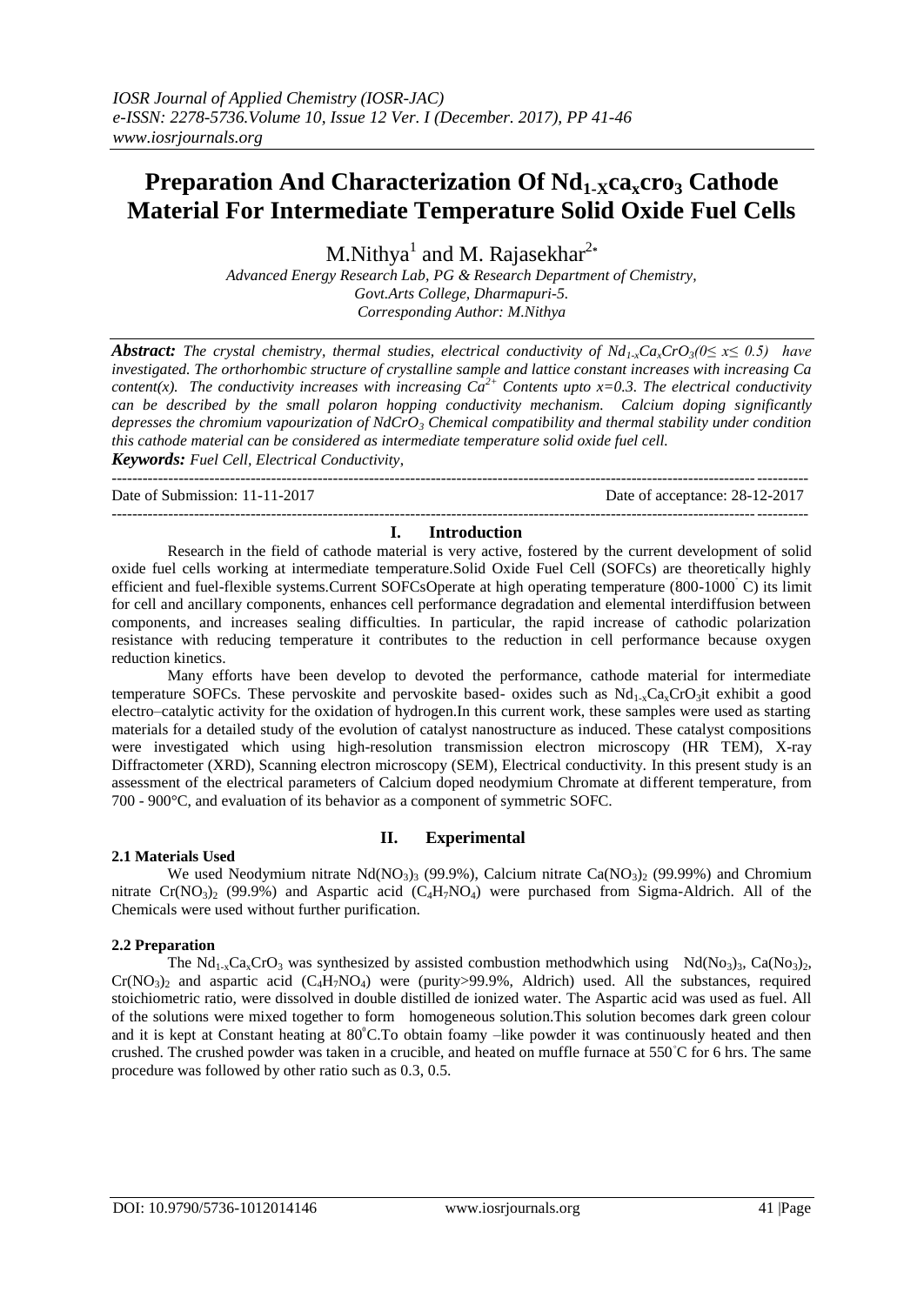

The structural study and the determination of the lattice parameters of the oxides were performed at room temperature by X-ray powder diffraction (XRD) on a Siemens diffractometer using  $CuK<sub>a</sub>$  radiation. The XRD data were collected by step scanning in the  $10 \le 2\theta \le 20$ in increments of 0.02<sup>0</sup>,2θ. The lattice parameters were determined using a least Squares unit cell refinement computer program.The thermal expansion of the samples was measured in air using a dilatometer. The measurements were performed upon cooling in the temperature range from 800-100 $^{\circ}$ C at a cooling rate of  $5^{\circ}$  C/min.Microstructural Characterization of the cathodes and the interfacial reaction analysis were carried out in scanning electron microscope (SEM). Samples for transmission electron microscopy (TEM) were prepared from powders suspended and ultrasonically dispersed in butanol. One drop of the suspension was placed on a Cu grid with holey carbon film. Selected area electron diffraction (SAED) and high resolution TEM (HRTEM) experiments were performed using a JEOL 3000F microscope with a resolution limit of  $\approx 1.1$  Å, which is equipped with an X-ray energy dispersive spectroscopy (XEDS) microanalysis system (OXFORDINCA). HRTEM images were recorded with an objective aperture of 70μm centered on a sample spot within the diffraction pattern area. Fast Fourier Transforms (FFT) of the HRTEM images were carried out to reveal the periodic contents of the HRTEM images using the Digital Micrograph package. The experimental HRTEM images were compared to simulated images using MacTempas software. Such computations were performed using information from (a) the structural parameters obtained from Rietveld refinement, (b) the microscope parameters of operating voltage (300 kV) and spherical aberration coefficient (0.6 mm), and (c) the specimen parameters of zone axis and thickness. The defocus (f) and sample thicknessFTIR Spectra were recorded on FTIR Spectrometer (Agilent Cary 630 FTIR Spectrometer) using.The electrical Conductivity of the sample was measured by a standard four-probe technique in the temperature range of  $300^{\circ}$ C-850<sup>°</sup>C in air.

#### **3.1 XRD Analysis**

## **III. Results And Discussion**

In XRD Patterns of  $Nd_{1-x}$  Ca<sub>x</sub>CrO<sub>3</sub> (0≤ x≤0.25) Samples at 550°C for 6 h. XRD Analysis of the powders obtained after combustion, shows the pervoskite formation. In all the samples are single phase with an orthorhombic pervoskite structure at room temperature. All the diffraction peaks were found, it indicating that the  $Ca^{2+}$  ion doping.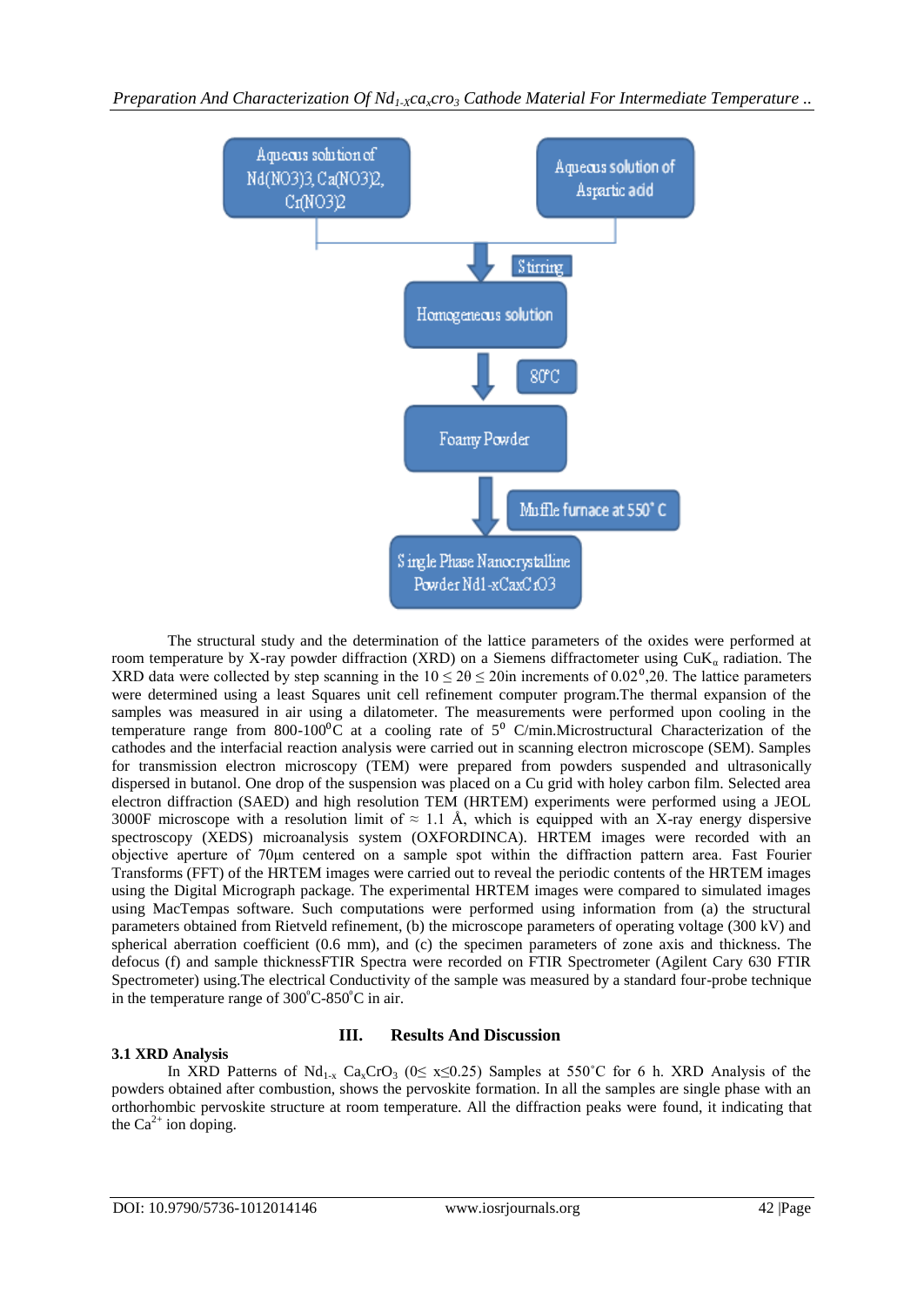

## **Fig 4.2 SEM Image of**  $Nd_{0.9}Ca_{0.1}CrO_3$

In aim to check the influence of these structural changes due to partial substitution of the cations on their morphology. SEM images of the perovskite of this series were recorded. As it can be seen, the sizes of the particles over range 3-10µm with a larger and wider distribution for pure NdCrO<sub>3</sub> powders. Fig 4.2 shows the SEM Micrographs of the Nd<sub>1-x</sub>Ca<sub>x</sub>CrO<sub>3</sub> Powders after Calcination at 550°C for 6 h. As it can be seen, the sizes of the particles are over a range of  $1-10\mu$ m. It can be seen that pure NdCrO<sub>3</sub> consists of symmetrical. However, the porosity in the sample is distinctly visible. With the calcium doping in  $NdCrO<sub>3</sub>$  oxides, the geometrical shape of the  $Nd_{1-x}Ca_xCrO_3$ grain changes, and the porosity in the samples decreases significantly. A highly dense microstructure with almost no porosity has been obtained for the sample  $Nd_{1-x}Ca_xCrO_3$ .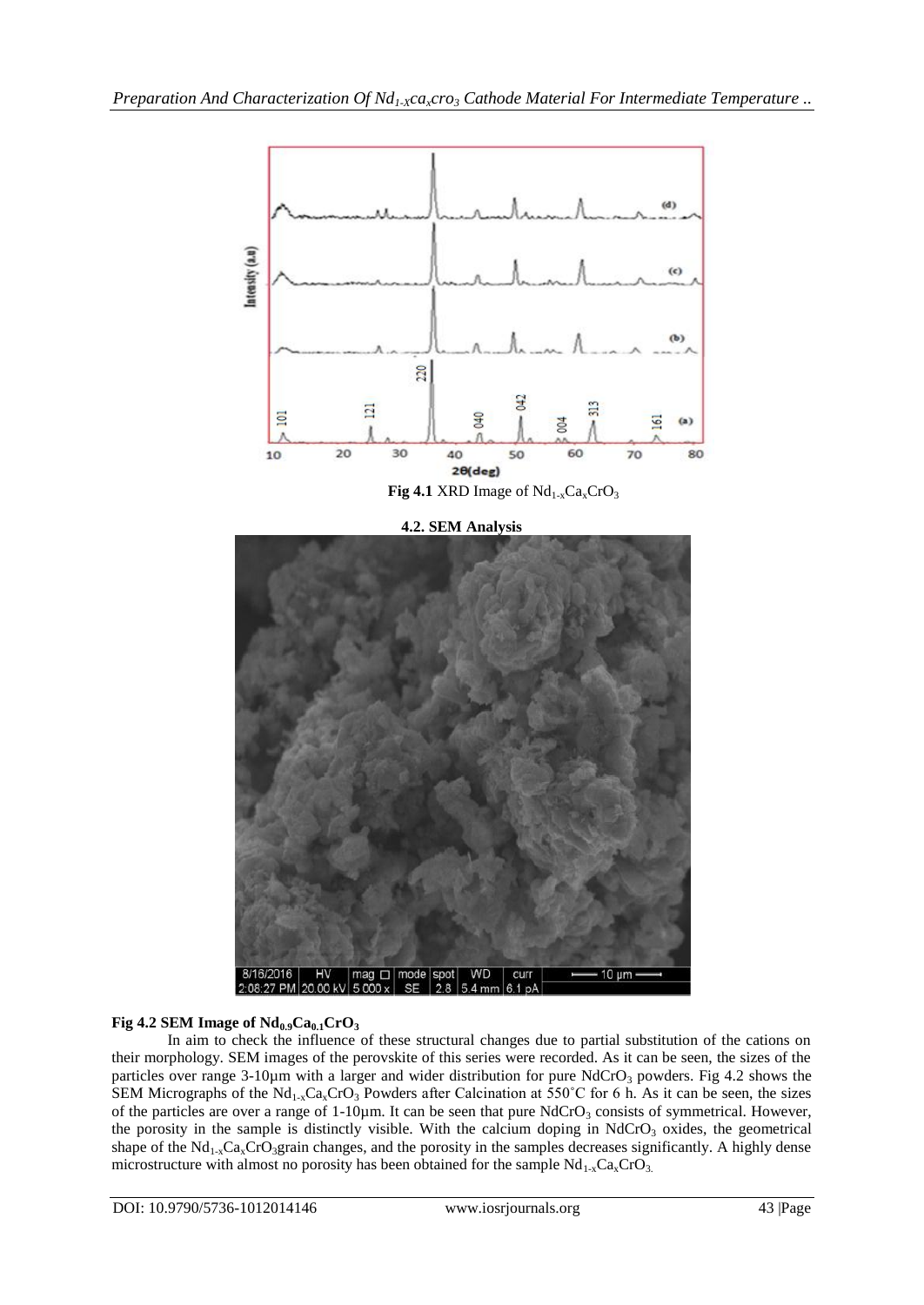## **3.FTIR Studies**



**Fig 4.3** FTIR Spectrum of  $Nd_{0.5}Ca_{0.5}CrO_3$ 

The strong bands observed in between  $800-900$  cm<sup>-1</sup> in the sample indicates the presence of metal oxygen bonds in their structure. It is accounted for the asymmetrical structure. A strong peak appeared at 850.6 cm<sup>-1</sup> and 872.9 cm<sup>-1</sup> in complexes. A few weak intensity bands in the range of 1114.1,1089.7, 1119.0 cm<sup>-1</sup>.



Fig.4.4.HRTEMMicrographofNd<sub>0.7</sub>Ca<sub>0.3</sub>CrO<sub>3</sub>

Fig 4.4 Shows the TEM images of  $Nd_{0.7}Ca_{0.3}CrO_3$ Nanocrystalline powder. This image of a group of nanostructure scattering on the copper mesh. It is clear that the central part of the nanostructure is bright in contrast to its edge, it illustrating the hollow-insides of the particles were characterized. However, the breath of the particles of only about one or several micrometers, much shorter than that observed in SEM images. This phenomenon arises from the strong ultrasonic vibrations prior to the sample preparation for TEM analysis.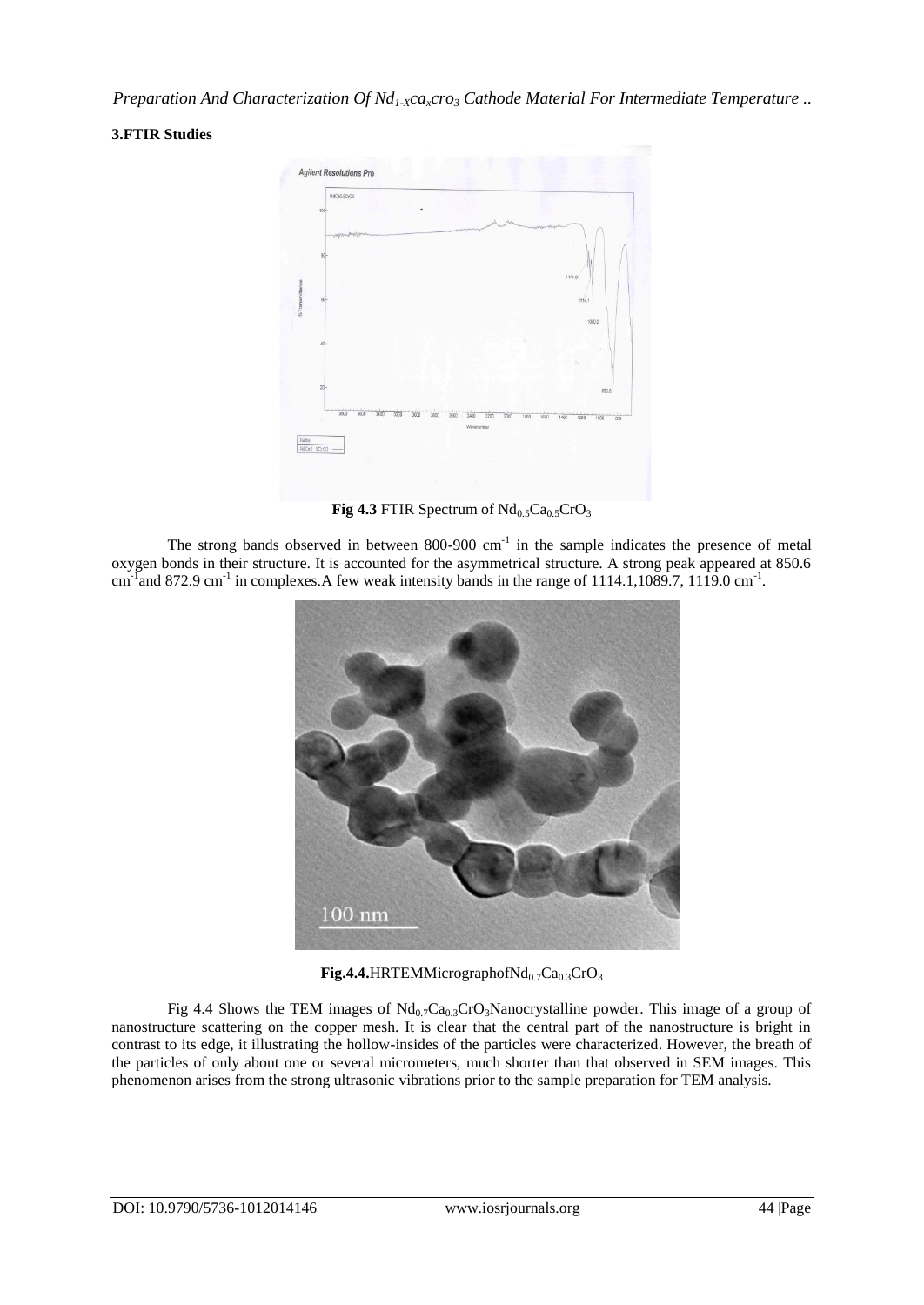## 4.5. **TGA& DTA Analysis**



**Fig 4.5** TGA&DTA Analysis of  $Nd_{0.9}Ca_{0.1}CrO_3$ 

In TGA curve the first weight loss is 100-200°C. The major weight loss occurs in between 300-450°C. The observed weight loss is 2-3% beyond 450˚C is very minimal suggesting the formation of very little amount of amorphous chromate. Almost no weight loss above 250˚C in samples prepared at reflux and at higher temperature suggested the formation of highly crystalline  $CrO<sub>3</sub>$  in as-synthesized materials.In DTA curve one endothermic peak and two slight exothermic peaks are observed at100-150, 260˚C. The endothermic peak appear at 266.35˚C indicated that decomposition or oxidation reactions occurred strongly at this temperature. The other exothermic peaks are attributed to the pyrolysis of nitrates on the precursor. These conclusion based on DTA analysis that the content of carbon and hydrogen in the precursor were decomposed completely below 300˚C.

**4.6**. Electrical Conductivity



Fig 4.6 Shows the dependence of electrical conductivity with temperature under the different atmospheres here tested. As observed the conductivity increases slightly for the doped compositions, especially for those with smaller amount of Ca. The formation accomplished by charge compensation for divalent cations such as  $Ca^{2+}$ . The ionic conductivity is increased at higher temperatures and high  $Ca^{2+}$  substitution. The electrical conductivity of this $Nd_{1-x}Ca_xCrO_3$  was also measured in air and in hydrogen at different temperatures. The electrical conductivity of  $Nd_{1-x}Ca_xCrO_3$  is 1.1 S/cm at 850°C in hydrogen, above the minimum electrical conductivity of 1 S/cm for the interconnect application in SOFCs.